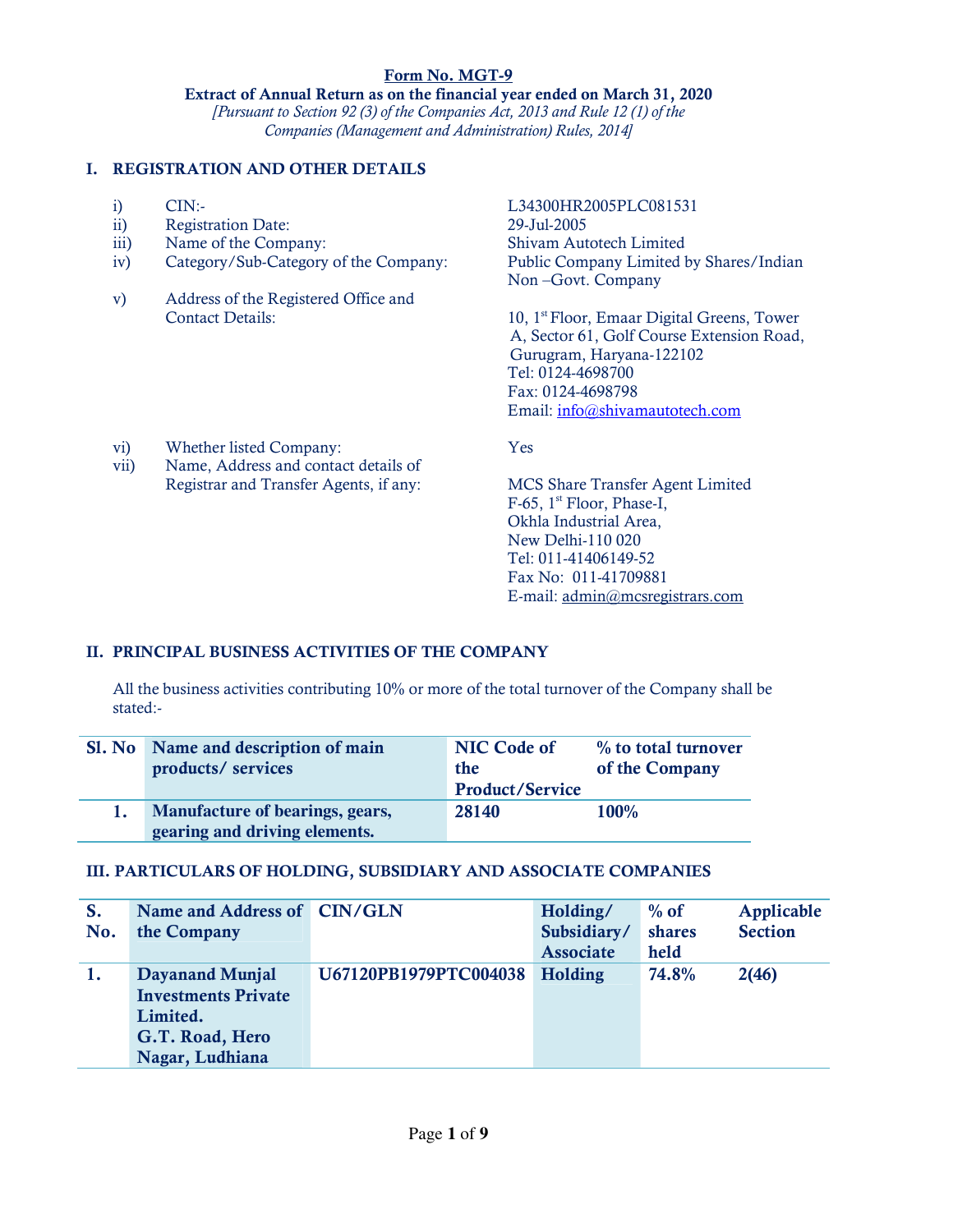### IV. SHARE HOLDING PATTERN (Equity Share Capital Break Up as Percentage of Total Equity)

## i) Category –wise Share Holding

| $\overline{\phantom{a}}$<br>Category of<br>Shareholders                   | $\frac{1}{2}$ | No of Shares held at the beginning of the year | As on April 1, 2019 |                      |                  |                  | No of shares held at the end of the year<br>As on March 31, 2020 |                      | $% Change$<br>during the |
|---------------------------------------------------------------------------|---------------|------------------------------------------------|---------------------|----------------------|------------------|------------------|------------------------------------------------------------------|----------------------|--------------------------|
|                                                                           |               |                                                |                     |                      |                  |                  |                                                                  |                      | year                     |
|                                                                           | Demat         | Physical                                       | <b>Total</b>        | % of Total<br>shares | Demat            | <b>Physical</b>  | <b>Total</b>                                                     | % of total<br>shares |                          |
| A. Promoters                                                              |               |                                                |                     |                      |                  |                  |                                                                  |                      |                          |
| (1) Indian                                                                |               |                                                |                     |                      |                  |                  |                                                                  |                      |                          |
| (a)Individual/HUF                                                         |               |                                                |                     |                      |                  |                  |                                                                  |                      |                          |
| (b) Central Govt                                                          |               |                                                |                     |                      |                  |                  |                                                                  |                      |                          |
| (c) State Govt (s)                                                        |               |                                                |                     |                      |                  |                  |                                                                  |                      |                          |
| (d) Bodies Corp.                                                          | 74795950      | $\boldsymbol{0}$                               | 74795950            | 74.80%               | 74795950         | $\bf{0}$         | 74795950                                                         | 74.80%               | $0.00\%$                 |
| (e) Banks/FI                                                              |               |                                                |                     |                      |                  |                  |                                                                  |                      |                          |
| (f) Any Other                                                             |               |                                                |                     |                      |                  |                  |                                                                  |                      |                          |
| Sub Total $(A)$ $(1)$ :-                                                  | 74795950      | $\bf{0}$                                       | 74795950            | 74.80%               | 74795950         | $\bf{0}$         | 74795950                                                         | 74.80%               | 0.00%                    |
| (2) Foreign                                                               |               |                                                |                     |                      |                  |                  |                                                                  |                      |                          |
| (a) NRIs-<br><b>Individuals</b>                                           |               |                                                |                     |                      |                  |                  |                                                                  |                      |                          |
| (b) Other-<br>Individuals                                                 |               |                                                |                     |                      |                  |                  |                                                                  |                      |                          |
| (c) Bodies Corp.                                                          |               |                                                |                     |                      |                  |                  |                                                                  |                      |                          |
| (d) Banks/FI                                                              |               |                                                |                     |                      |                  |                  |                                                                  |                      |                          |
| (e) Any Other                                                             |               |                                                |                     |                      |                  |                  |                                                                  |                      |                          |
| Sub Total (A) $(2)$ :-                                                    | $\bf{0}$      | $\bf{0}$                                       | $\boldsymbol{0}$    | $\pmb{0}$            | $\boldsymbol{0}$ | $\boldsymbol{0}$ | $\boldsymbol{0}$                                                 | $\bf{0}$             | $\bf{0}$                 |
|                                                                           |               |                                                |                     |                      |                  |                  |                                                                  |                      |                          |
| <b>Total Shareholding</b><br>of Promoter $(A)$ =<br>$(A) (1) + (A) (2)$   | 74795950      | $\bf{0}$                                       | 74795950            | 74.80%               | 74795950         | $\bf{0}$         | 74795950                                                         | 74.80%               | $0.00\%$                 |
| <b>B.</b> Public<br>Shareholding                                          |               |                                                |                     |                      |                  |                  |                                                                  |                      |                          |
| 1. Institutions                                                           |               |                                                |                     |                      |                  |                  |                                                                  |                      |                          |
| (a) Mutual Funds                                                          | 41188         | 1000                                           | 42188               | 0.04%                | 20244            | $\bf{0}$         | 20244                                                            | 0.02%                | (0.02)%                  |
| (b) Banks/FI                                                              | 53739         | 3000                                           | 56739               | 0.06%                | $\mathbf{0}$     | 3000             | 3000                                                             | $0.00\%$             | $(0.06)\%$               |
| (c) Central Govt<br>(s)                                                   |               |                                                |                     |                      |                  |                  |                                                                  |                      |                          |
| (d) State Govt (s)                                                        |               |                                                |                     |                      |                  |                  |                                                                  |                      |                          |
| (e) Venture Capital<br>Funds                                              |               |                                                |                     |                      |                  |                  |                                                                  |                      |                          |
| (f) Insurance<br><b>Companies</b>                                         |               |                                                |                     |                      |                  |                  |                                                                  |                      |                          |
| $(g)$ FII's                                                               |               |                                                |                     |                      |                  |                  |                                                                  |                      |                          |
| (h) Foreign<br><b>Venture Capital</b><br><b>Funds</b>                     |               |                                                |                     |                      |                  |                  |                                                                  |                      |                          |
| (i) Others (Specify)<br>• Foreign<br><b>Portfolio</b><br><b>Investors</b> | $\bf{0}$      | $\pmb{0}$                                      | $\boldsymbol{0}$    | 0.00%                | $\pmb{0}$        | $\bf{0}$         | $\bf{0}$                                                         | $0\%$                | $0.00\%$                 |
| Sub total $(B)$ $(1)$ :-                                                  | 94927         | 4000                                           | 98927               | 0.10%                | 20244            | 3000             | 23244                                                            | 0.02%                | (0.08)%                  |
|                                                                           |               |                                                |                     |                      |                  |                  |                                                                  |                      |                          |
| 2. Non Institutions                                                       |               |                                                |                     |                      |                  |                  |                                                                  |                      |                          |
| a) Bodies Corp.                                                           | 2276194       | 52000                                          | 2328194             | 2.33%                | 1721958          | 52000            | 1773958                                                          | 1.77                 | $(0.56)\%$               |
| i) Indian                                                                 |               |                                                |                     |                      |                  |                  |                                                                  |                      |                          |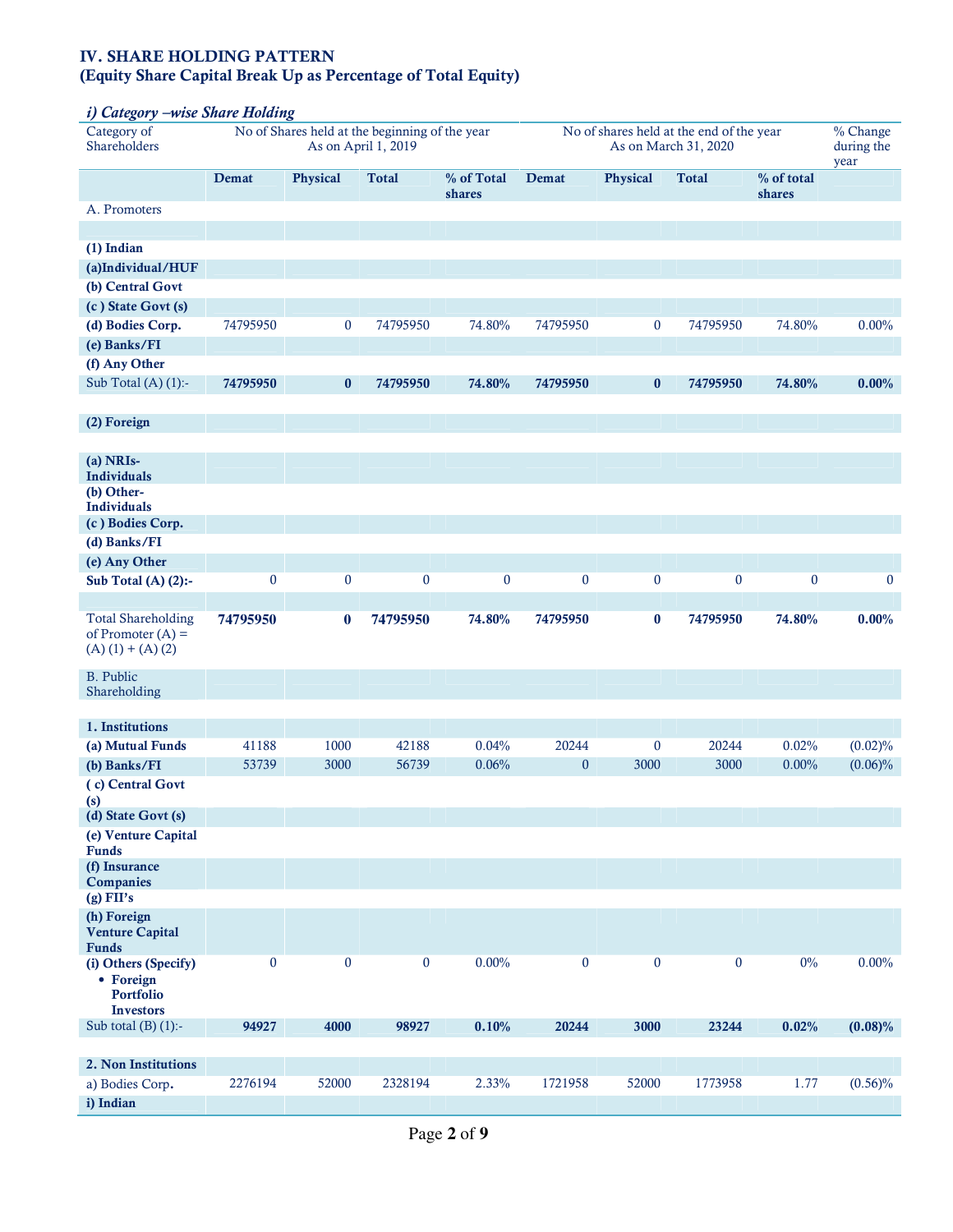|           | ii) Overseas                                                                             |          |                  |           |          |              |              |                  |          |          |
|-----------|------------------------------------------------------------------------------------------|----------|------------------|-----------|----------|--------------|--------------|------------------|----------|----------|
|           | b) Individuals                                                                           |          |                  |           |          |              |              |                  |          |          |
|           | i) Individual<br>shareholders<br>holding nominal<br>share capital upto<br>Rs. 2 lakh     | 16445400 | 1254482          | 17699882  | 17.7%    | 17889208     | 1279850      | 19169058         | 19.17    | 1.47%    |
|           |                                                                                          |          |                  |           |          |              |              |                  |          |          |
| lakh      | ii) Individual<br>shareholders<br>holding nominal<br>share capital in<br>excess of Rs. 2 | 4022551  | 154618           | 4177169   | 4.18%    | 3213129      | $\bf{0}$     | 3213129          | 3.21     | (0.97)%  |
|           |                                                                                          |          |                  |           |          |              |              |                  |          |          |
|           | (c) Others<br>(Specify)                                                                  |          |                  |           |          |              |              |                  |          |          |
|           | Cooperative<br><b>Societies</b>                                                          | 6000     | $\mathbf{0}$     | 6000      | 0.01%    | 6000         | $\mathbf{0}$ | 6000             | 0.01%    | $0.00\%$ |
| $\bullet$ | <b>Non Resident</b><br><b>Individual</b>                                                 | 581828   | 85500            | 667328    | 0.67%    | 677211       | 85500        | 762711           | 0.77%    | 0.10%    |
| $\bullet$ | NBFC's<br>registered<br>with RBI                                                         | 850      | $\boldsymbol{0}$ | 850       | $0.00\%$ | $\mathbf{0}$ | $\mathbf{0}$ | $\boldsymbol{0}$ | $0.00\%$ | (0.00)%  |
| $\bullet$ | <b>Trust</b>                                                                             | 3000     | $\mathbf{0}$     | 3000      | $0.00\%$ | 1250         | $\mathbf{0}$ | 1250             | $0.00\%$ | $0.00\%$ |
| $\bullet$ | <b>IEPF</b>                                                                              | 222700   | $\mathbf{0}$     | 222700    | 0.22%    | 254700       | $\mathbf{0}$ | 254700           | 0.25%    | 0.03%    |
|           | Sub total $(B)$ $(2)$ :-                                                                 | 23558523 | 1665983          | 25105123  | 25.11%   | 23763456     | 1417350      | 25180806         | 25.18%   | 0.06%    |
|           |                                                                                          |          |                  |           |          |              |              |                  |          |          |
|           | <b>Total Public</b><br>Shareholding $(B)=$<br>$(B) (1) + (B) (2)$                        | 23653450 | 1550600          | 25204050  | 25.20%   | 23783700     | 1420350      | 25204050         | 25.20%   |          |
|           | C. Shares held by<br>Custodian for<br><b>GDRs &amp; ADRs</b>                             | $\bf{0}$ | $\bf{0}$         | $\bf{0}$  | $\bf{0}$ | $\bf{0}$     | $\bf{0}$     | $\bf{0}$         | $\bf{0}$ | $\bf{0}$ |
| $B+C$     | Grand Total (A+                                                                          | 98449400 | 1550600          | 100000000 | 100.00%  | 98579650     | 1420350      | 100000000        | 100.00%  |          |

# (ii) Shareholding of Promoters

| <b>S1.</b><br>N <sub>o</sub> | <b>Shareholder's Name</b>                                | year                   | Shareholding at the beginning of the        |                                                                |                        | Shareholding at the end of the year         |                                                              |                                                       |  |
|------------------------------|----------------------------------------------------------|------------------------|---------------------------------------------|----------------------------------------------------------------|------------------------|---------------------------------------------|--------------------------------------------------------------|-------------------------------------------------------|--|
|                              |                                                          | No of<br><b>Shares</b> | $%$ of total<br>shares of<br>the<br>Company | $%$ shares<br>pledges/<br>encumbere<br>d<br>to total<br>shares | No of<br><b>Shares</b> | $%$ of total<br>shares of<br>the<br>Company | $\%$ shares<br>pledges/e<br>ncumbere<br>d to total<br>shares | % Change<br>in<br>shareholdi<br>ng during<br>the year |  |
| $\mathbf{1}$                 | Dayanand Munjal<br><b>Investments Private</b><br>Limited | 74795950               | 74.80%                                      | $\mathbf{0}$                                                   | 74795950               | 74.80%                                      | $\theta$                                                     | $\bf{0}$                                              |  |
|                              | <b>Total</b>                                             | 74795950               | 74.80%                                      | $\bf{0}$                                                       | 74795950               | 74.80%                                      | $\bf{0}$                                                     | $\mathbf{0}$                                          |  |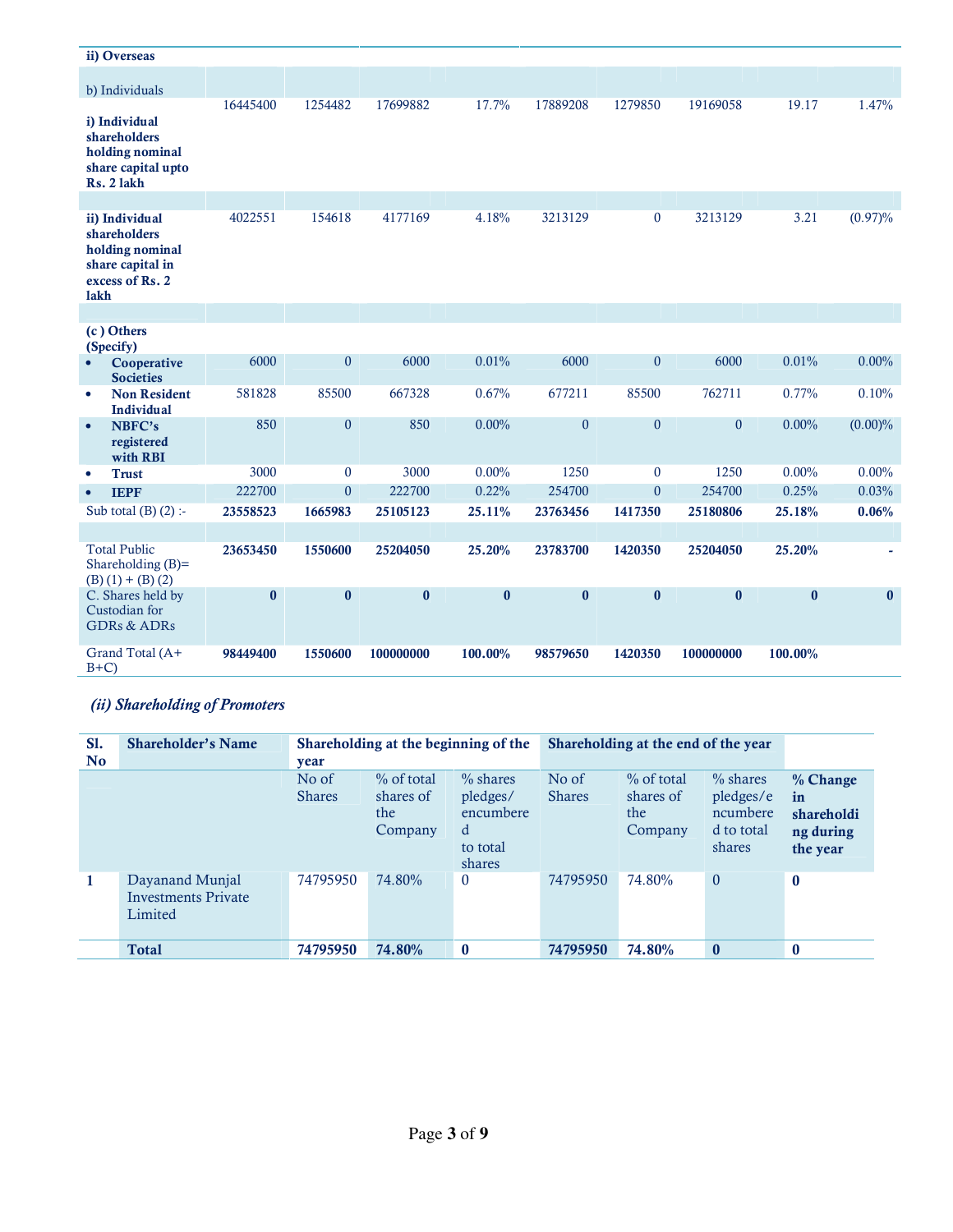(iii) Change in Promoters' Shareholding (Please Specify, if there is no change)

| SL.No |                                                                                                                                                                                     | Shareholding at the<br>beginning of the year |                                           | <b>Cumulative Shareholding</b><br>during the year |                                        |
|-------|-------------------------------------------------------------------------------------------------------------------------------------------------------------------------------------|----------------------------------------------|-------------------------------------------|---------------------------------------------------|----------------------------------------|
|       |                                                                                                                                                                                     | No. of<br><b>Shares</b>                      | % of total<br>shares of<br>the<br>Company | No of Shares                                      | % of total<br>shares of the<br>Company |
|       | At the beginning of the year                                                                                                                                                        | 74795950                                     | 74.80%                                    | 74795950                                          | 74.80%                                 |
|       | Date Wise Increase/<br>Decrease in Promoters shareholding<br>during the year Specifying the reasons<br>for Increase/Decrease (e.g.<br>Allotment/transfer/bonus/sweat<br>equity etc) |                                              |                                           |                                                   | -                                      |
|       | At the end of the year                                                                                                                                                              | 7,47,95,950                                  | 74.80%                                    | 7,47,95,950                                       | 74.80%                                 |

#### (iv) Shareholding pattern of top ten shareholders (Other than Directors, promoters and Holders of GDRs and  $ADRs$ ):-

|                      |                      |                                                |                       | Shareholding                                                                                  |                                                        |            |                                                   |            | Cumulative<br>Shareholding during       |                                                        |                                |
|----------------------|----------------------|------------------------------------------------|-----------------------|-----------------------------------------------------------------------------------------------|--------------------------------------------------------|------------|---------------------------------------------------|------------|-----------------------------------------|--------------------------------------------------------|--------------------------------|
|                      |                      |                                                |                       |                                                                                               |                                                        |            | Increa                                            |            | the year (01-04-19 to<br>$31 - 03 - 20$ |                                                        |                                |
| S.<br>N <sub>o</sub> | <b>Folio No</b>      | Name                                           | PAN                   | No of<br>Shares at<br>the<br>Beginning<br>$(01-04-19)$<br>/end of<br>the Year<br>$(31-03-20)$ | $%$ of<br>total<br>shar<br>es of<br>the<br>Com<br>pany | Date       | se/<br>Decre<br>ase in<br><b>Shareh</b><br>olding | Reason     | <b>Shares</b>                           | $%$ of<br>total<br>shar<br>es of<br>the<br>Com<br>pany | Category                       |
| $\mathbf{1}$         | 12037600<br>00210771 | <b>ANIL</b><br><b>KUMAR</b><br><b>GOEL</b>     | AAJPG2<br>552Q        | 1420000                                                                                       | 1.42                                                   | 01-04-2019 |                                                   |            |                                         |                                                        | <b>INDIAN</b><br>PUBLIC        |
|                      |                      |                                                |                       | 1420000                                                                                       | 1.42                                                   | 31-03-2020 | NIL                                               | <b>NIL</b> |                                         |                                                        |                                |
|                      |                      |                                                |                       |                                                                                               |                                                        |            |                                                   |            |                                         |                                                        |                                |
| 2                    | 12037600<br>00210765 | <b>SEEMA</b><br><b>GOEL</b>                    | <b>AHAPG</b><br>8015A | 500000                                                                                        | 0.5                                                    | 01-04-2019 |                                                   |            |                                         |                                                        | <b>INDIAN</b><br>PUBLIC        |
|                      |                      |                                                |                       | 500000                                                                                        | 0.5                                                    | 31-03-2020 | $\textsc{nil}$                                    | NIL        |                                         |                                                        |                                |
|                      |                      |                                                |                       |                                                                                               |                                                        |            |                                                   |            |                                         |                                                        |                                |
| 3                    | IN302461<br>10029333 | <b>RAJAN</b><br><b>VASUDEV</b><br><b>DAPKI</b> | AAWP<br>D3172C        | 670003                                                                                        | 0.67                                                   | 01-04-2019 |                                                   |            |                                         |                                                        | <b>INDIAN</b><br><b>PUBLIC</b> |
|                      |                      |                                                |                       |                                                                                               |                                                        | 05-04-2019 |                                                   |            | 670003                                  | 0.67                                                   |                                |
|                      |                      |                                                |                       |                                                                                               |                                                        | 12-04-2019 | $-3729$                                           | Sale       | 666274                                  | 0.67                                                   |                                |
|                      |                      |                                                |                       |                                                                                               |                                                        | 19-04-2019 | $-1271$                                           | Sale       | 665003                                  | 0.67                                                   |                                |
|                      |                      |                                                |                       |                                                                                               |                                                        | 26-04-2019 | $-10000$                                          | Sale       | 655003                                  | 0.66                                                   |                                |
|                      |                      |                                                |                       |                                                                                               |                                                        | 10-05-2019 | 10500                                             | Purchase   | 665503                                  | 0.67                                                   |                                |
|                      |                      |                                                |                       |                                                                                               |                                                        | 17-05-2019 | 5000                                              | Purchase   | 670503                                  | 0.67                                                   |                                |
|                      |                      |                                                |                       |                                                                                               |                                                        | 24-05-2019 | $-750$                                            | Sale       | 669753                                  | 0.67                                                   |                                |
|                      |                      |                                                |                       |                                                                                               |                                                        | 31-05-2019 | $-29750$                                          | Sale       | 640003                                  | 0.64                                                   |                                |
|                      |                      |                                                |                       |                                                                                               |                                                        | 07-06-2019 | $-31543$                                          | Sale       | 608460                                  | 0.61                                                   |                                |
|                      |                      |                                                |                       |                                                                                               |                                                        | 21-06-2019 | 115000                                            | Sale       | 493460                                  | 0.49                                                   |                                |
|                      |                      |                                                |                       |                                                                                               |                                                        | 05-07-2019 | $-750$                                            | Sale       | 492710                                  | 0.49                                                   |                                |
|                      |                      |                                                |                       |                                                                                               |                                                        | 12-07-2019 | 130000                                            | Purchase   | 622710                                  | 0.62                                                   |                                |
|                      |                      |                                                |                       |                                                                                               |                                                        | 19-07-2019 | 750                                               | Purchase   | 623460                                  | 0.62                                                   |                                |
|                      |                      |                                                |                       |                                                                                               |                                                        | 26-07-2019 | $-1742$                                           | Sale       | 621718                                  | 0.62                                                   |                                |
|                      |                      |                                                |                       |                                                                                               |                                                        | 02-08-2019 | 6742                                              | Purchase   | 628460                                  | 0.63                                                   |                                |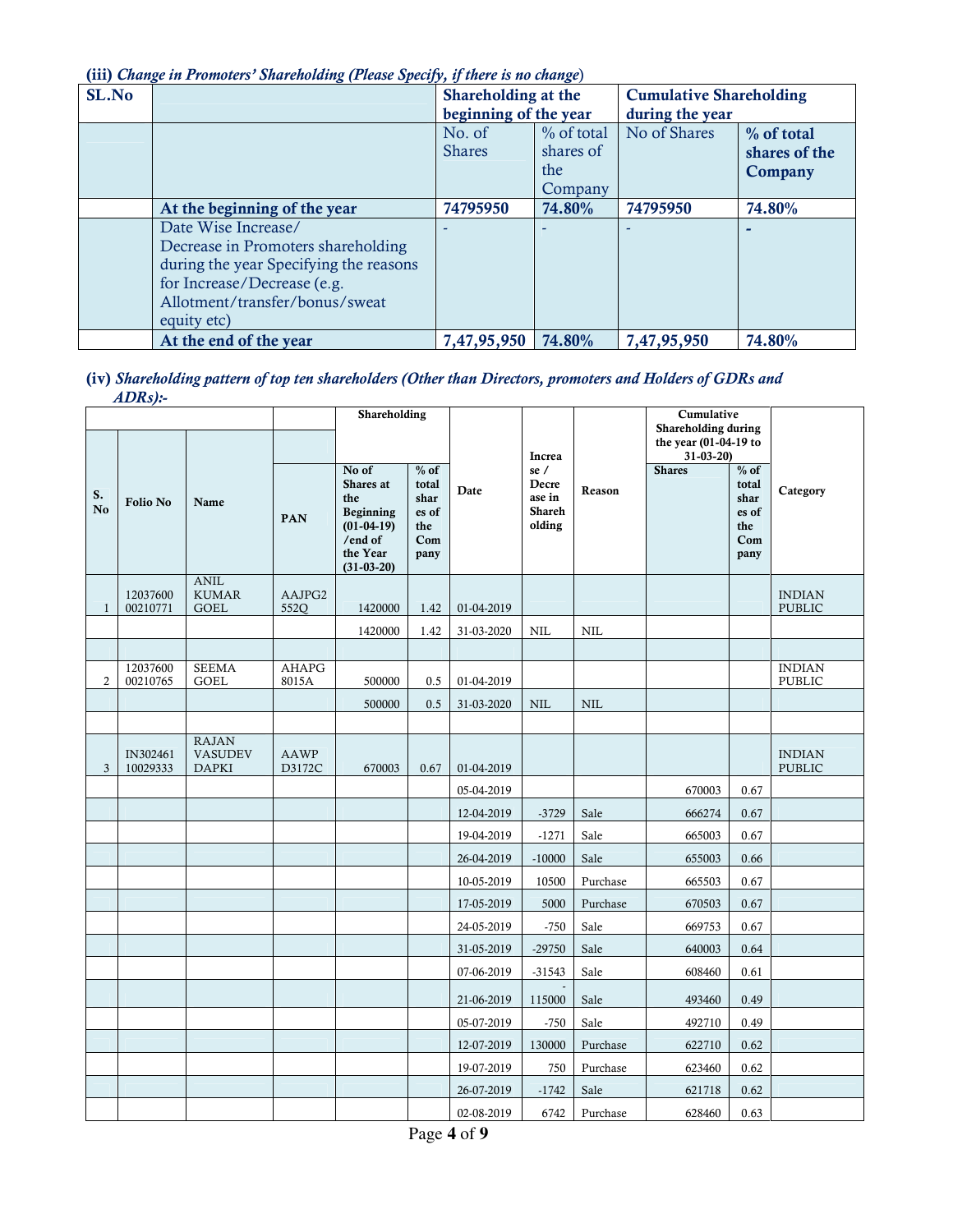|   |          |                                     |              |          |          | 16-08-2019               | 5000       | Purchase   | 633460 | 0.63 |                             |
|---|----------|-------------------------------------|--------------|----------|----------|--------------------------|------------|------------|--------|------|-----------------------------|
|   |          |                                     |              |          |          | 06-09-2019               | 105000     | Purchase   | 738460 | 0.74 |                             |
|   |          |                                     |              |          |          | 13-09-2019               | $-30000$   | Sale       | 708460 | 0.71 |                             |
|   |          |                                     |              |          |          | 27-09-2019               | $-10000$   | Sale       | 698460 | 0.7  |                             |
|   |          |                                     |              |          |          | 11-10-2019               | 10000      | Purchase   | 708460 | 0.71 |                             |
|   |          |                                     |              |          |          | 25-10-2019               | $-10000$   | Sale       | 698460 | 0.7  |                             |
|   |          |                                     |              |          |          | 08-11-2019               | $-20000$   | Sale       | 678460 | 0.68 |                             |
|   |          |                                     |              |          |          | 15-11-2019               | 397600     | Sale       | 280860 | 0.28 |                             |
|   |          |                                     |              |          |          | 22-11-2019               | -88860     | Sale       | 192000 | 0.19 |                             |
|   |          |                                     |              |          |          | 29-11-2019               | $-25000$   | Sale       | 167000 | 0.17 |                             |
|   |          |                                     |              |          |          | 14-02-2020               | $-2250$    | Sale       | 164750 | 0.16 |                             |
|   |          |                                     |              |          |          | 28-02-2020               | 25000      | Purchase   | 189750 | 0.19 |                             |
|   |          |                                     |              |          |          | 06-03-2020               | 35000      | Purchase   | 224750 | 0.22 |                             |
|   |          |                                     |              |          |          | 13-03-2020               | 50000      | Purchase   | 274750 | 0.27 |                             |
|   |          |                                     |              |          |          | 20-03-2020               | 25000      | Purchase   | 299750 | 0.3  |                             |
|   |          |                                     |              | 299750   | 0.3      | 31-03-2020               |            |            |        |      |                             |
|   |          |                                     |              |          |          |                          |            |            |        |      |                             |
|   | IN300142 | <b>LINCOLN P</b>                    | <b>AEGPC</b> |          |          |                          |            |            |        |      | <b>INDIAN</b>               |
| 4 | 10033480 | COELHO                              | 1227D        | 200000   | 0.2      | 01-04-2019               |            |            |        |      | PUBLIC                      |
|   |          |                                     |              | 200000   | 0.2      | 31-03-2020               | <b>NIL</b> | <b>NIL</b> |        |      |                             |
|   | IN302105 | <b>ANITA</b>                        | ADJPR8       |          |          |                          |            |            |        |      | <b>INDIAN</b>               |
| 5 | 10207504 | <b>RAWAT</b>                        | 383D         | 150000   | 0.15     | 01-04-2019               |            |            |        |      | PUBLIC                      |
|   |          |                                     |              | 150000   | 0.15     | 31-03-2020               | NIL        | NIL        |        |      |                             |
|   |          | <b>SURESH</b>                       |              |          |          |                          |            |            |        |      |                             |
|   | IN304295 | <b>NAMDEV</b>                       | <b>AAAPB</b> |          |          |                          |            |            |        |      | <b>INDIAN</b>               |
| 6 | 10861065 | <b>BANDEKAR</b>                     | 3117B        | $\bf{0}$ | $\bf{0}$ | 01-04-2019<br>20-09-2019 |            |            |        |      | PUBLIC                      |
|   |          |                                     |              |          |          |                          | 144004     | Purchase   | 144004 | 0.14 |                             |
|   |          |                                     |              |          |          | 27-03-2020               | 1000       | Purchase   | 145004 | 0.15 |                             |
|   |          |                                     |              | 145004   | 0.15     | 31-03-2020               |            |            |        |      |                             |
|   | IN300126 | <b>SUMAN</b>                        | AAXPS8       |          |          |                          |            |            |        |      | <b>INDIAN</b>               |
| 7 | 10656850 | <b>LATA</b>                         | 311D         | 109770   | 0.11     | 01-04-2019               |            |            |        |      | PUBLIC                      |
|   |          |                                     |              |          |          | 31-12-2019               | 32680      | Purchase   | 142450 | 0.14 |                             |
|   |          |                                     |              | 142450   | 0.14     | 31-03-2020               |            |            |        |      |                             |
|   |          | JM                                  |              |          |          |                          |            |            |        |      |                             |
|   | IN302927 | <b>FINANCIAL</b><br><b>SERVICES</b> | <b>AAACJ</b> |          |          |                          |            |            |        |      | <b>OTHER</b><br><b>BODY</b> |
| 8 | 10341085 | <b>LIMITED</b>                      | 5977A        | 322887   | 0.32     | 01-04-2019               |            |            |        |      | CORPORATE                   |
|   |          |                                     |              |          |          | 18-10-2019               | $-6000$    | Sale       | 316887 | 0.32 |                             |
|   |          |                                     |              |          |          | 15-11-2019               | $-80047$   | Sale       | 236840 | 0.24 |                             |
|   |          |                                     |              |          |          | 07-02-2020               | 5000       | Purchase   | 241840 | 0.24 |                             |
|   |          |                                     |              |          |          | 06-03-2020               | -34993     | Sale       | 206847 | 0.21 |                             |
|   |          |                                     |              |          |          | 13-03-2020               | -65713     | Sale       | 141134 | 0.14 |                             |
|   |          |                                     |              |          |          | 27-03-2020               | $-3032$    | Sale       | 138102 | 0.14 |                             |
|   |          |                                     |              | 138102   | 0.14     | 31-03-2020               |            |            |        |      |                             |
|   |          |                                     |              |          |          |                          |            |            |        |      |                             |
|   | IN301549 | A V<br><b>DHARMAK</b>               | <b>AFRPD</b> |          |          |                          |            |            |        |      | <b>INDIAN</b>               |
| 9 | 31101479 | <b>RISHNAN</b>                      | 3556N        | 129280   | 0.13     | 01-04-2019               |            |            |        |      | PUBLIC                      |
|   |          |                                     |              | 129280   | 0.13     | 31-03-2020               | <b>NIL</b> | <b>NIL</b> |        |      |                             |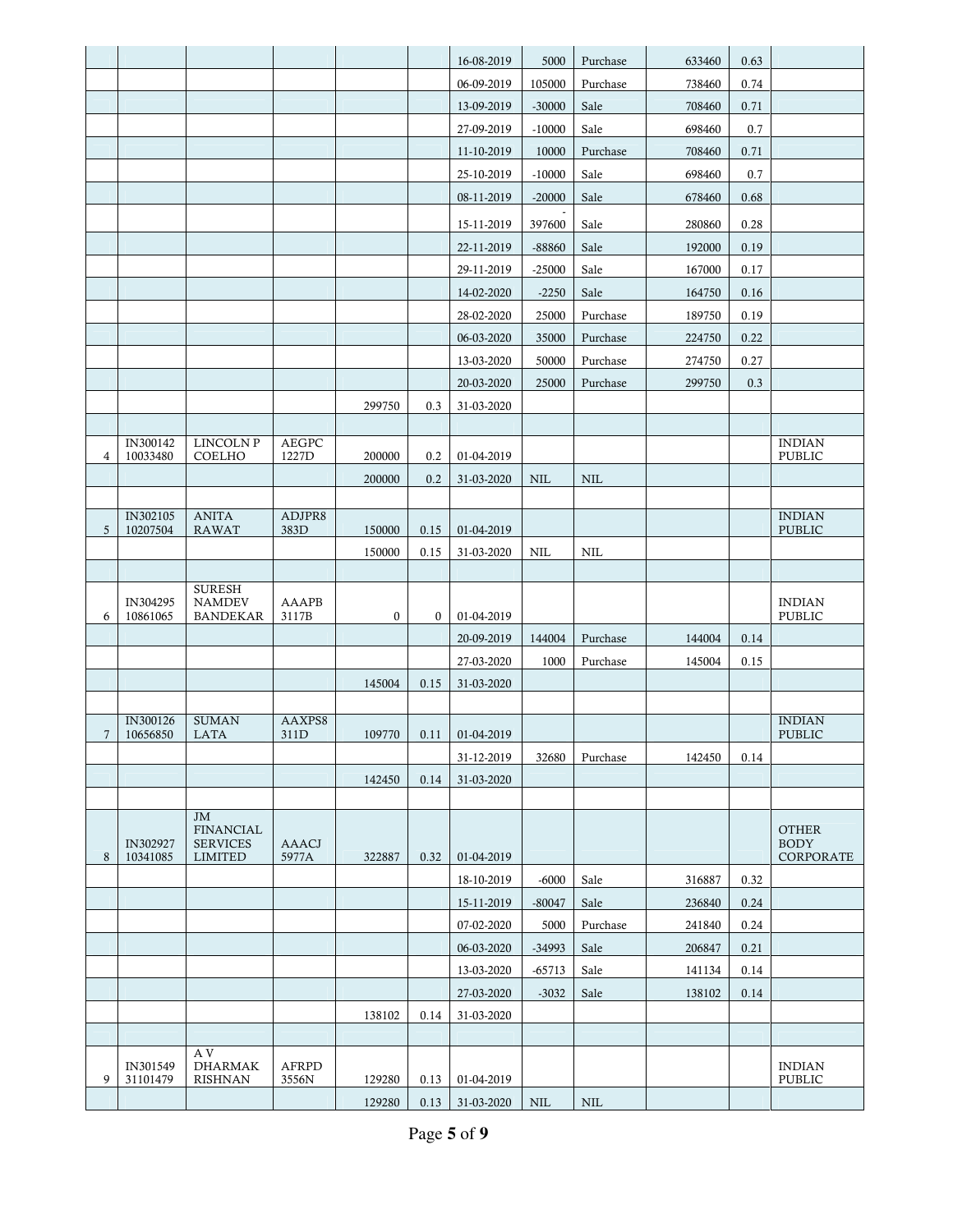| 10 | IN301696<br>12422599 | SHARDA<br><b>MAHESHW</b><br>ARI | AIZPM9<br>914E | 124000 | 0.12 | 01-04-2019        |     |     |  | <b>INDIAN</b><br><b>PUBLIC</b> |
|----|----------------------|---------------------------------|----------------|--------|------|-------------------|-----|-----|--|--------------------------------|
|    |                      |                                 |                | 124000 |      | $0.12$ 31-03-2020 | NIL | NIL |  |                                |
|    |                      |                                 |                |        |      |                   |     |     |  |                                |

## (v) Shareholding of Directors and Key Managerial Personnel:

| Sl. No.            | Name of the Directors and<br><b>Key Managerial Personnel</b> | <b>Date</b>        | Reason |                        | Shareholding at the<br>beginning of the year |                        | Cumulative<br>Shareholding during the          |
|--------------------|--------------------------------------------------------------|--------------------|--------|------------------------|----------------------------------------------|------------------------|------------------------------------------------|
|                    |                                                              |                    |        | No of<br><b>Shares</b> | $\%$ of total<br>shares of the<br>Company    | No of<br><b>Shares</b> | year<br>% of total<br>shares of the<br>Company |
| 1.<br>$\mathbf{r}$ | Mr. Sunil Kant Munjal                                        | Nil                |        |                        |                                              |                        |                                                |
| 2.                 | Mr. Neeraj Munjal                                            | Ni1                |        |                        |                                              |                        |                                                |
| 3.                 | Mrs. Charu Munjal                                            | Nil                |        |                        |                                              |                        |                                                |
| 4.                 | Mr. Bhagwan Dass Narang                                      | Nil                |        |                        |                                              |                        |                                                |
| 5.                 | Dr. Vinayshil Gautam <sup>1</sup>                            | Nil                |        |                        |                                              |                        |                                                |
| 6.                 | Dr. Anil Kumar Gupta <sup>2</sup>                            | N <sub>il</sub>    |        |                        |                                              |                        |                                                |
| 7.                 | Ms. Jyothi Prasad <sup>3</sup>                               | Nil                |        |                        |                                              |                        |                                                |
| 8.                 | Retd. Justice Vikramajit Sen <sup>4</sup>                    | Nil                |        |                        |                                              |                        |                                                |
| 9.                 | Mr. Davendra Ujlayan                                         | As per below table |        |                        |                                              |                        |                                                |
| 10.                | Ms. Shivani Kakkar                                           | Nil                |        |                        |                                              |                        |                                                |
| 11.                | Mr. Dinesh Kumar Mishra <sup>5</sup>                         | Nil                |        |                        |                                              |                        |                                                |
| 12.                | Ms. Samta Bajaj <sup>6</sup>                                 | Nil                |        |                        |                                              |                        |                                                |

| Name                           | Shareholding<br>No of Shares at<br>the Beginning<br>$(01-04-19)$ /end of<br>the Year<br>$(31-03-20)$ | % of total<br>shares of<br>the<br>Company | Date       | Reason | Increase /<br>Decrease in<br>Shareholdin<br>g | <b>Shares</b>            | Cumulative<br>Shareholding during<br>the year<br>% of total<br>shares of<br>the<br>Company |
|--------------------------------|------------------------------------------------------------------------------------------------------|-------------------------------------------|------------|--------|-----------------------------------------------|--------------------------|--------------------------------------------------------------------------------------------|
| Mr. Davendra<br><b>Ujlayan</b> | 10                                                                                                   | 0.00                                      | 01/04/2019 | ٠      | ٠                                             | $\overline{\phantom{a}}$ | $0.00\%$                                                                                   |
|                                | 10                                                                                                   | 0.00                                      | 31/03/2020 | ٠      | ٠                                             | ۰                        | $0.00\%$                                                                                   |

<sup>&</sup>lt;sup>1</sup> Cessation w.e.f. September 25, 2019<br>
<sup>2</sup> Appointed as a Non-Executive Director w.e.f. August 09, 2019<br>
<sup>3</sup> Appointed as a Non-Executive and Independent Director w.e.f. November 13, 2019

<sup>&</sup>lt;sup>4</sup> Resigned w.e.f. November 11, 2019<br>
<sup>5</sup> Appointed as a Whole-time key managerial personnel of the company w.e.f February 10, 2020<br>
<sup>6</sup> Appointed as a Company secretary w.e.f. February 10, 2020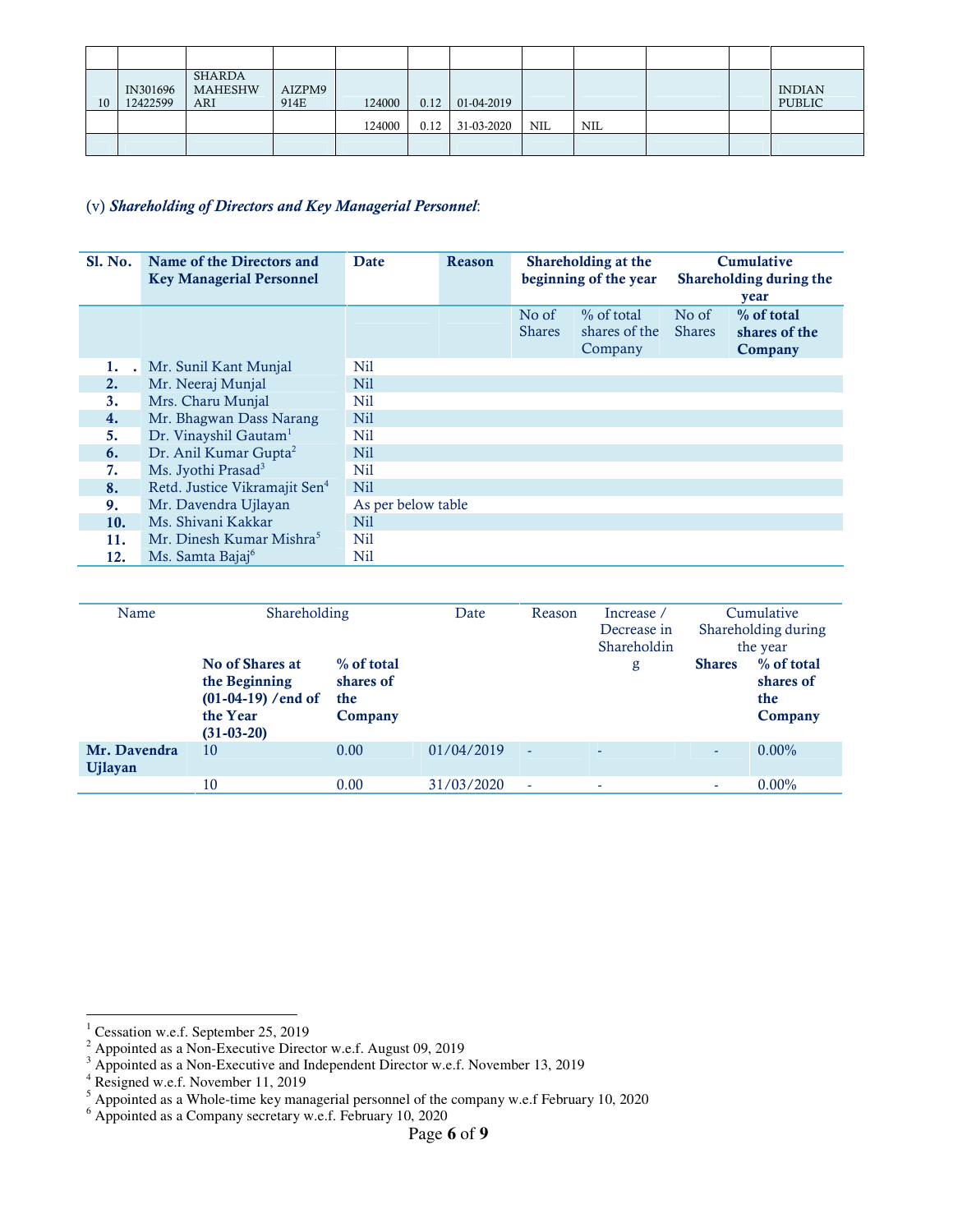## V. INDEBTEDNESS

#### Indebtedness of the Company including interest outstanding/accrued but not due for payment

|                                   |                      |                        |          | (Rupees in Lacs) |
|-----------------------------------|----------------------|------------------------|----------|------------------|
|                                   | <b>Secured Loans</b> | <b>Unsecured Loans</b> | Deposits | <b>Total</b>     |
|                                   | excluding            |                        |          | Indebtedness     |
|                                   | Deposits             |                        |          |                  |
| Indebtedness at the beginning of  |                      |                        |          |                  |
| the financial year                |                      |                        |          |                  |
|                                   |                      |                        |          |                  |
| i) Principal Amount               | 21884.79             | 4238.63                |          | 26123.42         |
|                                   |                      |                        |          |                  |
| ii) Interest due but not paid     |                      |                        |          |                  |
|                                   |                      |                        |          |                  |
| iii) interest accrued but not due | 186.57               |                        |          | 186.57           |
| Total (i+ii+iii)                  | 22071.36             | 4238.63                |          | 26309.99         |
| Change in Indebtedness during     |                      |                        |          |                  |
| the financial year                |                      |                        |          |                  |
|                                   |                      |                        |          |                  |
| <b>Addition</b>                   | 5317.62              |                        |          | 5317.62          |
| Reduction                         | (3980.15)            | (2287.14)              |          | (6267.29)        |
| Net Change                        | 1337.47              | (2287.14)              |          | (949.69)         |
| Indebtedness at the end of the    |                      |                        |          |                  |
| financial year                    |                      |                        |          |                  |
|                                   |                      |                        |          |                  |
| i) Principal Amount               | 23,222.26            | 1951.49                |          | 25173.75         |
|                                   |                      |                        |          |                  |
| ii) Interest due but not paid     |                      |                        |          |                  |
|                                   |                      |                        |          |                  |
| iii) Interest accrued but not due | 278.46               |                        |          | 278.46           |
| Total (i+ii+iii)                  | 23500.72             | 1951.49                |          | 25452.21         |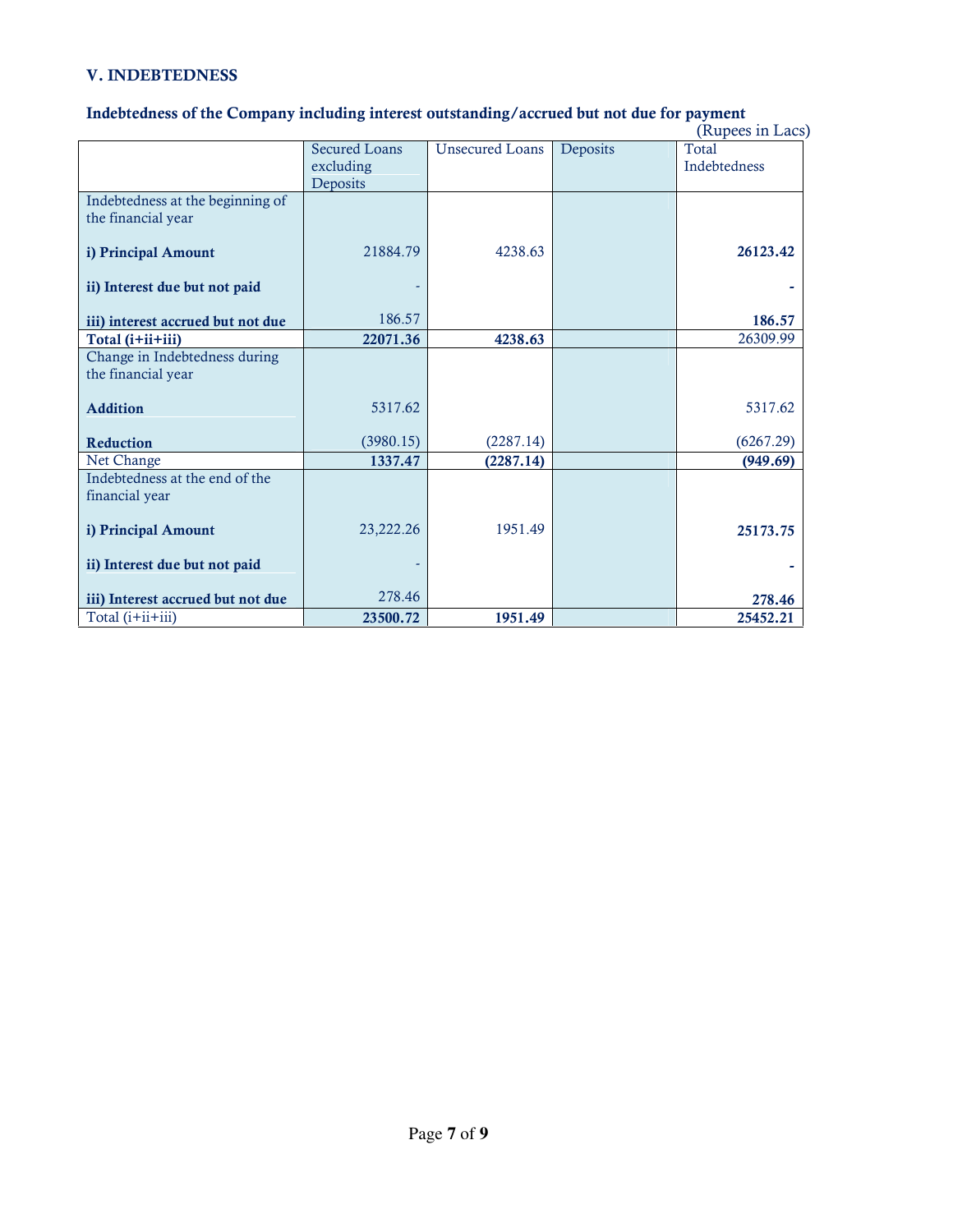## VI. REMUNERATION OF DIRECTORS AND KEY MANAGERIAL PERSONNEL

|                         |                                                              | (Rupees in Lacs)       |               |            |  |
|-------------------------|--------------------------------------------------------------|------------------------|---------------|------------|--|
| SI.                     | <b>Particulars of Remuneration</b>                           | Name of MD/WTD/manager |               |            |  |
| No.                     |                                                              |                        |               |            |  |
|                         |                                                              | Neeraj                 | Charu Munjal, | Anil Kumar |  |
|                         |                                                              | Munjal, MD             | <b>WTD</b>    | Gupta,     |  |
|                         |                                                              |                        |               | $WTD^7$    |  |
| 1.                      | <b>Gross Salary</b>                                          |                        |               |            |  |
|                         | (a) Salary as per provisions                                 | 96.00                  | 48.00         | 6.84       |  |
|                         | contained in Section 17 (1) of the                           |                        |               |            |  |
|                         | Income Tax Act 1961                                          |                        |               |            |  |
|                         |                                                              | 80.06                  | 32.06         | 28.79      |  |
|                         | (b) Value of perquisites $u/s$ 17 (2)<br>Income Tax Act 1961 |                        |               |            |  |
|                         |                                                              |                        |               |            |  |
|                         | (c) Profits in lieu of salary under                          |                        |               |            |  |
|                         | Section 17 (30 Income tax Act 1961                           |                        |               |            |  |
| $\overline{2}$          | <b>Stock Option</b>                                          |                        |               |            |  |
| $\mathbf{3}$            | <b>Sweat Equity</b>                                          |                        |               |            |  |
| $\overline{\mathbf{4}}$ | Commission                                                   |                        |               |            |  |
|                         | as $2\%$ of profit                                           |                        |               |            |  |
|                         |                                                              |                        |               |            |  |
|                         | Others, Specify                                              |                        |               |            |  |
| 5                       | Others, Please Specify                                       | 11.52                  | 5.76          | 0.82       |  |
|                         | - Provident Fund                                             |                        |               |            |  |
|                         | Total (A)                                                    | 187.58                 | 85.82         | 36.45      |  |

#### A. Remuneration to Managing Director, Whole-time Directors and /or Manager:

## B. Remuneration to other Directors

| D. Remuneration to other Directors<br>(Rupees in Lacs) |                              |                          |         |                     |                     |       |  |
|--------------------------------------------------------|------------------------------|--------------------------|---------|---------------------|---------------------|-------|--|
| SI.N                                                   | <b>Particulars of</b>        | <b>Name of Directors</b> |         |                     | <b>Total</b>        |       |  |
| $\bf{0}$                                               | Remuneration                 |                          |         |                     | <b>Amoun</b>        |       |  |
|                                                        |                              |                          |         |                     |                     | t     |  |
| 1.                                                     | <b>Independent Directors</b> | Mr.                      | Mr.     | Dr.                 | Ms.                 |       |  |
|                                                        |                              | Sunil                    | Bhagwan | Vinayshil           | Jyothi              |       |  |
|                                                        |                              | Kant                     | Dass    | Gautam <sup>8</sup> | Prasad <sup>9</sup> |       |  |
|                                                        |                              | Munjal                   | Narang  |                     |                     |       |  |
|                                                        | Fee for attending board      | 3.30                     | 7.50    | 3.60                | 1.80                | 16.20 |  |
|                                                        | committee meetings           |                          |         |                     |                     |       |  |
|                                                        |                              |                          |         |                     |                     |       |  |
|                                                        | Commission                   |                          |         |                     |                     |       |  |
|                                                        |                              |                          |         |                     |                     |       |  |
|                                                        | Others, Please specify       |                          |         |                     |                     |       |  |
|                                                        |                              |                          |         |                     |                     |       |  |
|                                                        | Total (1)                    |                          |         |                     |                     |       |  |

<sup>&</sup>lt;sup>7</sup> Resigned as a Non-Executive Director w.e.f August 08, 2020<br><sup>8</sup> Ceased to be Independent Director w.e.f. September 25, 2020<br><sup>9</sup> Appointed as Non-executive and Independent director w.e.f. November 13, 2020